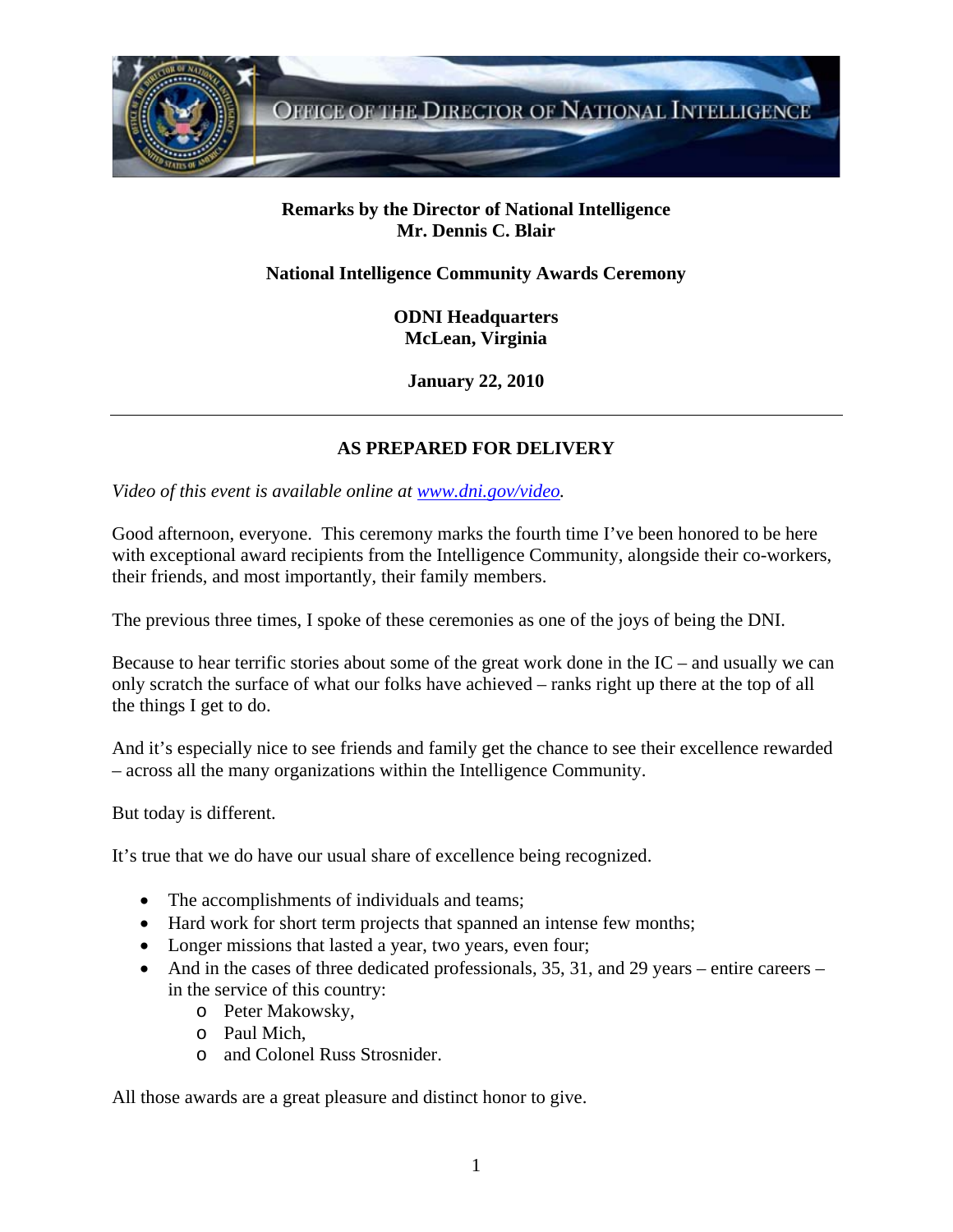But our final award today will also be a painful one to bestow. Because the very deserving recipient is not here in person.

Since her passing in May, First Lieutenant Roslyn Schulte has been warmly remembered at Temple Israel in her hometown of St. Louis, with family and friends in attendance.

The Air Force has paid tribute at her graveside with a 21-gun salute and flyover.

She's been memorialized at her home station of Hickam Air Force Base in Hawaii. And at the Air Force Academy, where she excelled in every area: leadership, academics, sports, and ethics.

And even in Afghanistan, the location of her death, there are tributes to her life:

- The Roslyn Schulte Memorial Humanitarian Mission that was created to assist the refugee children she helped in her spare time,
- And the Schulte School and Clinic, named in her honor at Camp Pawan.

In all these tributes, Lieutenant Schulte lives on.

I was particularly touched hearing about an organization started by her friends called "Running for Roz." It raises funds for her memorial at the Air Force Academy by garnering sponsorship for road races – up to and including marathons.

These friends wrote that in spite of the many articles stating what an incredible person Lieutenant Schulte was, they were lacking some important details – such as:

- She always looked beautiful, whether in a mouthguard or an evening gown,
- She was so strong that she could be intimidating, yet so personable that you were immediately put at ease,
- That she loved movies, and anything her father cooked on the grill,
- And that when she spoke, you listened; and if you didn't, your arm would be sore.

This afternoon, the Intelligence Community is honored with the opportunity to pay tribute to her memory.

The National Intelligence Medal for Valor, accepted today by Lieutenant Schulte's father Robert, her mother Susan, and her brother Todd, has only been awarded four times before in this organization's history.

Today it goes to an intelligence officer who – in three short months – made a far-reaching impact on how Intelligence was taught and shared with the Afghan National Army.

It goes to an Air Force officer who was wise beyond her 25 years, and respected as a leader by all those around her – from General to Airman – regardless of branch of the armed forces, regardless of nationality.